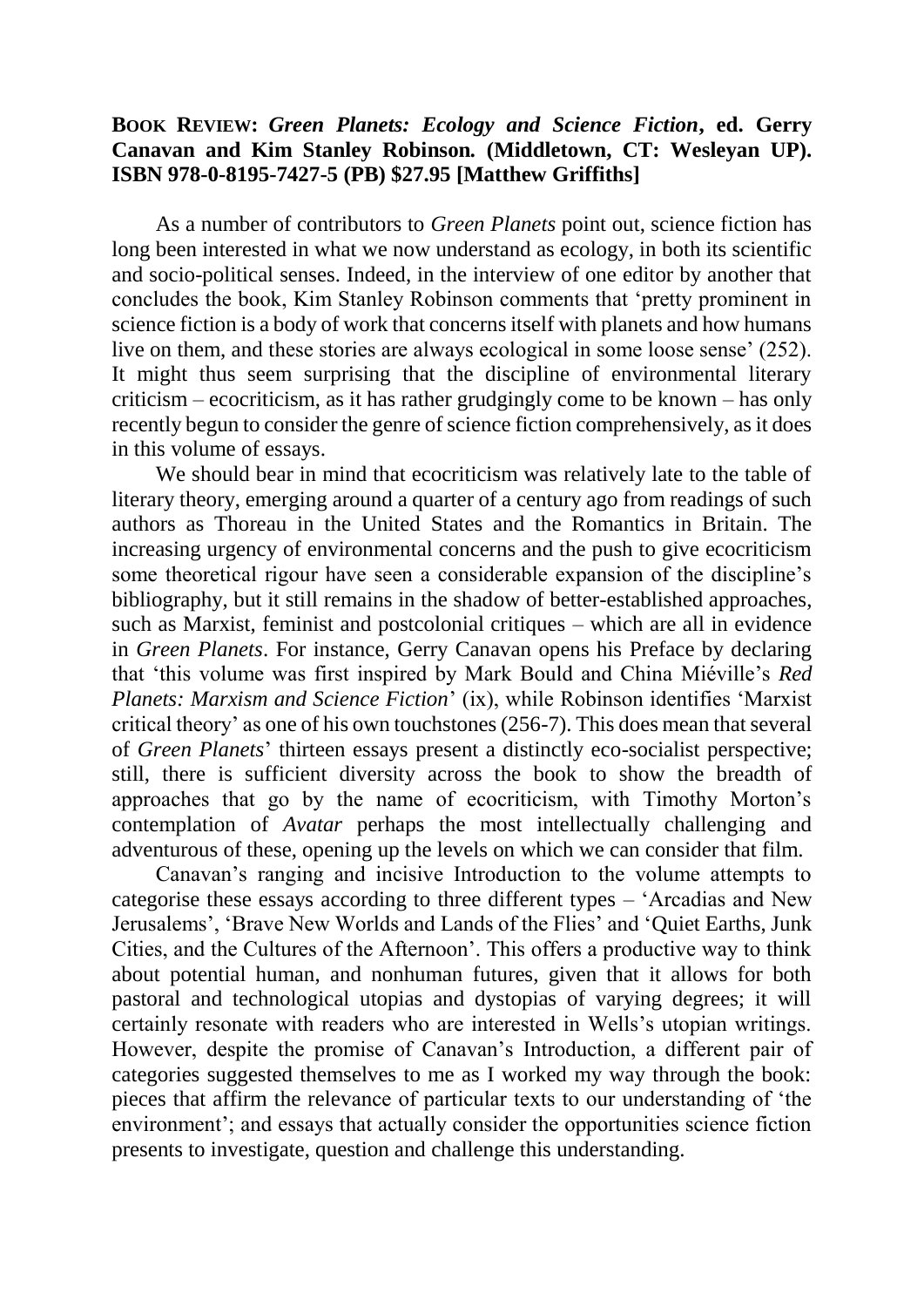The opening couple of chapters fall into the former category, suggesting that the book as a whole might be no more than an annotated bibliography of fiction that fulfils standard ecocritical nostra. (Much more successful at this endeavour is the book's nineteen pages 'Of Further Interest', which list a sizeable number of novels, films and television and pithily identify their ecocritical relevance.) Christina Alt's chapter on Wells might thus, for readers of this journal, be disappointing; she compares *The War of the Worlds* to *Men Like Gods* to distinguish the author's earlier evolutionary pessimism from his altogether more anthropocentric later work. Identifying that bacteria rather than human wiles overcome the Martians, Alt argues that the first novel takes an implicitly ecological position because it recognises the agency of other species, removing the human from a position of central importance. In *Men Like Gods*, however, humans master their environment, exterminating those species they deem unnecessary, to create a technocratic idyll. While these observations are undoubtedly true, Alt's is essentially a scientific historicist account of the novels that does not offer any original, ecocritical insight into Wells's work. Michael Page's subsequent chapter on 'Evolution and Apocalypse in the Golden Age' takes a similar tack, albeit with a wider range of texts (readers may like to draw their own parallels between these and Wells's *The Time Machine* or *The Sleeper Awakes*). Eric C. Otto's discussion of Paolo Bacigalupi's short fiction later in the book also seems limited in scope to rehearsing the most obvious points of ecocritical interest.

Where this strategy of expanding the ecocritic's horizons does better is in addressing texts that are not so readily badged as "environmental", or indeed "science fiction". Christopher Palmer's 'Ordinary Catastrophes: Paradoxes and Problems in Some Recent Post-Apocalypse Fictions' draws on Douglas Coupland's *Girlfriend in a Coma* as well as Margaret Atwood's *Oryx and Crake* and China Miéville's *Kraken*, a range of work sufficiently different to generate some fresh insights into the notion of the post-apocalyptic. Meanwhile, essays by Andrew Milner and by Elzette Steenkamp consider, respectively, George Turner's *The Sea and Summer*, and Jane Rosenthal's *Souvenir* plus Neill Blomkamp's film *District 9*, challenging the predominance of the Northern hemisphere in science fiction by bringing work from Australia and South Africa into the fold. Smartest of all in extending the reading list of science fiction scholars and ecocritics alike is Rob Latham's 'Biotic Invasions: Ecological Imperialism in New Wave Science Fiction'. This is comprehensive enough to work as a survey in its own right, as well as making good use of Marxian analysis to tease out the ecological implications – and possibilities – of the genre.

Latham's work, then, overlaps with the second strain of essays evident in the book, those that make engaging arguments for what science fiction, as a mode of writing, enables for environmental thinking. This approach is somewhat evident in Gib Prettyman's discussion of Ursula K. Le Guin's 'Utopian Fictions', particularly as these fictions illustrate the potential, and pitfalls, of Fredric